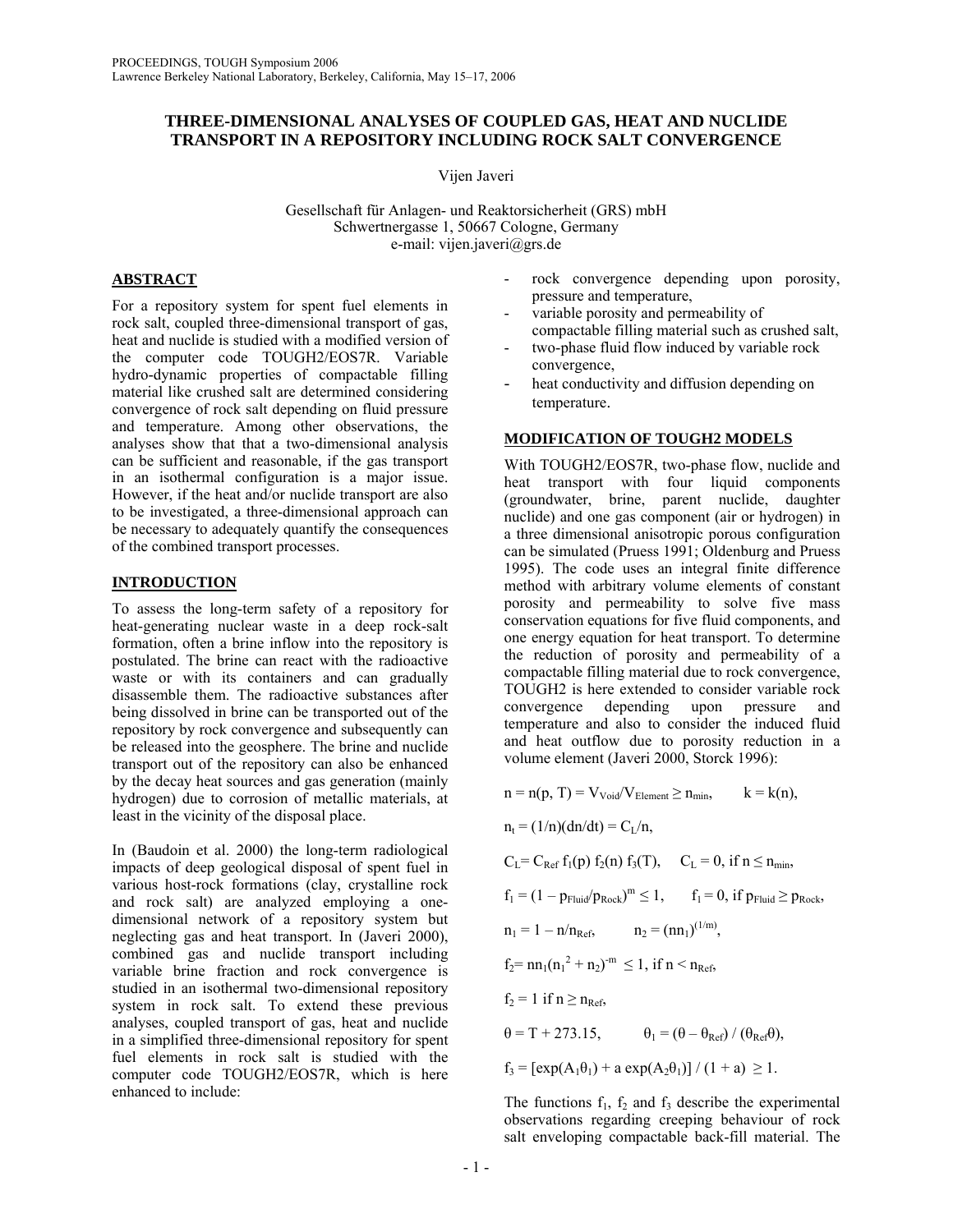resistance against rock convergence increases, if the pressure in the pores of the back fill increases and/or the porosity decreases. The creeping rate, or the convergence of the rock salt, increases rapidly if the temperature increases. The reduction of porosity of back fill leads to an additional fluid and enthalpy flow out of a volume element (i: liquid component):

 $S_{\text{Liquid}} = V_{\text{Liquid}} / V_{\text{Void}}$ ,  $\Sigma X_{\text{Liquidi}} = 1$ ,

 $Q_{\text{Liouid i Por}} = |nV_{\text{Element}} n_{\text{t}} \rho_{\text{Liouid}} S_{\text{Liouid}} X_{\text{Liouid i}}|,$ 

 $Q_{\text{Gas-Por}} = |nV_{\text{Element}} n_t \rho_{\text{Gas}} S_{\text{Gas}}|, \quad S_{\text{Gas}} = V_{\text{Gas}}/V_{\text{void}},$ 

 $H_{\text{Liauid Por}} = Q_{\text{Liauid Por}} h_{\text{Liauid}}$ ,  $H_{\text{Gas Por}} = Q_{\text{Gas Por}} h_{\text{Gas}}$ .

The original constant-heat conductivity of the solid component and molecular diffusion coefficient in the liquid phase in TOUGH2/EOS7R are replaced by appropriate functions of temperature (Javeri 2004):

$$
d(\theta) = d(\theta_{Ref}) \exp[A_{Diff}(\theta - \theta_{Ref}) / (\theta \theta_{Ref})].
$$
  

$$
\lambda_{Rock} = \lambda(T).
$$

The agreement between the modified TOUGH2/ EOS7R and the analytical solution (Kinzelbach 1987) for nuclide transport including advection, anisotropic diffusion, decay and linear adsorption in a two dimensional infinite medium is satisfactory (Fig. A).

#### **MODELING APPROACH**

To analyze the combined influence of transient gas and heat generation and rock convergence on nuclide transport in a two-phase flow configuration, a threedimensional model of a repository is considered (Javeri 2004). A horizontal disposal drift for the spent fuel elements with a transient decay heat production is located at a depth of 850 m in rock salt. The fuel elements are contained in a so-called Pollux cask (length: 5.46 m, diameter: 1.56 m) mainly made of fine grain steel MnNi 6.3. In a drift of 215 m horizontal length, 33 Pollux casks are emplaced maintaining a minimum axial distance of 1 m between the two neighboring casks. The drift is backfilled with compactable crushed salt. To avoid a temperature beyond 200  $^{\circ}$ C in rock salt, a minimum distance of 36 m between the parallel drifts is estimated. Accordingly, a width of 36 m in the ydirection in the present model is selected (Fig. 1).

The transient decay heat generation of a Pollux cask is given in Table 4. Assuming an interim storage period of 30 years for the required cooling before the emplacement of the spent fuel elements in the repository, the initial decay heat production amounts to 5.14 kW/cask at the beginning of the problem time  $t = 0$ . The total decay heat production of 33 casks is simulated by a transient homogeneous heat source in the material domain 4 located at the bottom of the drift. It is assumed that the repository is back-filled and sealed immediately after emplacement of the spent fuel elements. The region separating the main undisturbed rock salt from the drift is represented as an excavation-damaged zone with a higher permeability than the undisturbed rock salt. The drift is sealed with a relatively low-permeability material comparable to the excavation-damaged zone. The shaft is back-filled with a rather permeable material like gravel sand. It is postulated that from the very beginning the whole system except the drift is fully flooded and the drift is partly flooded with saturated salt water, which can react with the radioactive waste. The radioactive substances, after being dissolved in brine, can be transported out of the repository by rock convergence, decay heat and gas generation.

The dissolved radioactive substances in the drift are represented by a single nuclide with a half life of  $10<sup>4</sup>$ years. The nuclide in the liquid phase is simulated by a transient nuclide source at the center of the drift with temporal variation as follows:

- 1.  $0 \le t \le 1000$  years: linearly increasing nuclide source from 0 to 1 kg/year,
- 2.  $1000 \le t \le 2000$  years: linearly decreasing nuclide source from 1 to 0 kg/year.

Further, brine pockets are postulated to exist in the repository system out of which, due to rock convergence, brine can enter into the drift. This inflow is simulated by a transient source at the righthand end of the drift as follows:

- 1.  $0 \le t \le 1000$  years: linearly increasing brine source from 0 to 100 kg/year,
- 2.  $1000 \le t \le 2000$  years: linearly decreasing brine source from 100 to 0 kg/year.

Employing the estimation of gas generation due to corrosion in a repository for spent fuel elements in rock salt (Schulze 2002), a transient hydrogen source in the central part of the drift is introduced as follows:

- 1.  $0 \leq t \leq 100$  years: linearly increasing hydrogen source from 0 to 3.84 kg/year,
- 2.  $100 \le t \le 20000$  years: constant hydrogen source of 3.84 kg/year,
- 3. 20000  $\le t \le 40000$  years: linearly decreasing hydro-gen source from 3.84 to 0 kg/year.

The fluid consists of three components: salt water, nuclide in liquid phase, and hydrogen. The solubility of hydrogen in the liquid phase is given by:

 $X_{\text{Gas in Liquid}} = m_{\text{Gas}}/m_{\text{Liquid}} = (p/C_{\text{Henry}})(M_{\text{Gas}}/M_{\text{Liquid}}).$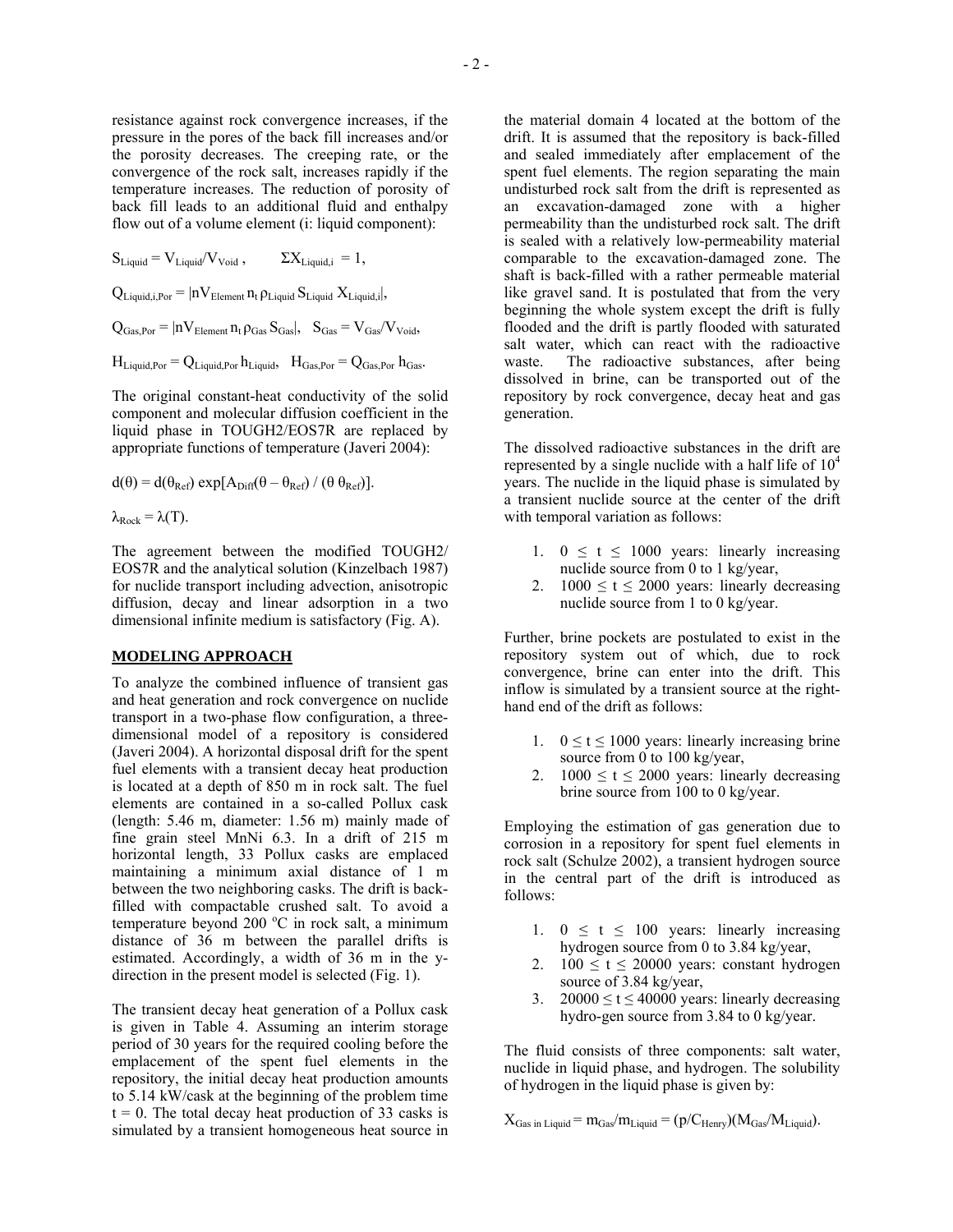To describe two-phase flow, the modified Brooks-Corey functions are used to calculate relative permeability and capillary pressure:

 $S_{\text{Liq,Eff}} = (S_{\text{Liquid}} - S_{\text{Liq},\text{Res}}) / (1 - S_{\text{Liq},\text{Res}} - S_{\text{Gas},\text{Res}}),$  $k_{\text{Liq},\text{Rel}} = (S_{\text{Liq},\text{Eff}})^4$ ,  $k_{\text{Liq}} = k k_{\text{Liq},\text{Rel}}$ ,  $k_{\text{Gas,Rel}} = (1 - S_{\text{Liq,Eff}})^2 (1 - S_{\text{Liq,Eff}}^2), \quad k_{\text{Gas}} = k k_{\text{Gas,Rel}},$  $p_{cap} = p_b(1 - S_{\text{Liquid}})/S_{\text{Gas},\text{Res}}$ , if  $(1 - S_{\text{Gas},\text{Res}}) \leq S_{\text{Liquid}} \leq 1$ ,  $p_{cap} = p_b / (S_{Liq, Eff})^{0.5}$ , if  $S_{Liquid} \leq (1 - S_{Gas,Res})$ ,  $p_b = 0.56 \text{ k}^{-0.346}$ , k in m<sup>2</sup>, p<sub>b</sub> in Pa.

Postulating constant molecular diffusion coefficient in the liquid phase and parameters listed in Tables 1 to 5 (Javeri 2004), four reference cases and three additional cases are defined:

| Case          | Heat   | Gas source | Rock        |
|---------------|--------|------------|-------------|
|               | source |            | convergence |
| NG1           | No     | Yes        | No          |
| NGK1          | No     | Yes        | Yes         |
| NWG1          | Yes    | Yes        | No          |
| <b>NWGK 1</b> | Yes    | Yes        | Yes         |

| Case  | Reference      | Permeability of sealing        |
|-------|----------------|--------------------------------|
|       | convergence    | material and excavation        |
|       | rate in 1/year | damaged zone in m <sup>2</sup> |
| NWGK1 | $-1E-3$        | $1E-16$                        |
| NWGK2 | $-1E-3$        | 1E-17                          |
| NWGK3 | $-1E-3$        | $1E-18$                        |
| NWGK4 | $-1E-4$        | 1E-16                          |

#### **RESULTS**

These cases are computed with the modified TOUGH2/EOS7R up to  $t = 10^5$  years. Since strongly non-linear mass and heat conservation equations in a three-dimensional two-phase flow configuration with varying material properties are solved, the computational effort is relatively high. Some selected results regarding temperature, pressure, phase saturation, nuclide mass fraction, etc. are presented below. The vertical temperature profile at the center of the drift for the case NWG1 with constant hydrodynamic properties in Fig. 2 shows that the maximum temperature of 230  $\degree$ C is reached at the center of the spent fuel element cask at  $t = 30$  years and the maximum temperature of  $175 \degree C$  at the interface between the filling material and the excavation-damaged zone remains below the admissible limiting temperature of 200 °C. The temperature distributions in the plane  $y = 18$  m (central plane) and  $y = 4$  m (boundary plane) indicate that the temperature varies noticeably in the ydirection (Fig. 3 and 4). At  $t = 1000$  years the maximum temperature in the fuel elements is still around 92 °C and 84 °C in the boundary plane  $y = 4$ m. Because of the decaying heat source, the maximum temperature of 49  $^{\circ}$ C in the fuel elements  $(y = 18 \text{ m})$  at  $t = 10^4$  years is significantly lower than the corresponding value at  $t = 1000$  years (Figs. 3 and 5).

The nuclide mass fraction in the liquid phase in Figs. 6 to 8 is to be compared with the maximum value of 0.02, which is reached at around  $t = 1300$  years in the drift. Since the permeability of the rock salt (1E-20 m<sup>2</sup>) is very low and the brine enters at the right-hand end of the drift, within the first 2000 years, the nuclide migrates due to advection chiefly from right to left towards the shaft. After 2000 years, as the brine does not flow into the drift, the nuclide migrates more or less equally in all three directions by diffusion. Because of buoyancy effects, the gas saturation in the upper part of the drift and excavation-damaged zone is substantially higher than in the lower part (Fig. 9).

For an integral comparison, the temperature in the upper part of the crushed salt in the drift is depicted in Fig. 10. The maximum temperature of  $168 \text{ °C}$ occurs at  $t = 50$  years in case NWGK3 with the lowest permeability (1E-18 m²) of sealing material and excavation-damaged zone. The temperature history is nearly the same in all cases, as the relatively low permeability does not allow noticeable convection and the heat conduction is less influenced by the rock convergence. The pressure in the upper part of the crushed salt in the drift indicates that without any heat source, the gas generation leads to a very limited pressure increment of less than 3 bar (Fig. 11). The rapid pressure build up from 99 up to 163 bar within the first 35 years in the cases with decay heat is caused by the increment of internal energy in a relatively closed system with a permeability  $k \le 1E-16$  m<sup>2</sup> (Fig. 12). Such a high pressurization, very close to lithostatic pressure, can affect the mechanical stability of the filling or sealing material and repository substantially and can also lead to hydro-fracturing in the host rock. According to relatively low hydraulic diffusivity

 $d_{\text{hvd}} = k / (n\mu\beta), \quad \beta = (1/\rho)(\partial \rho/\partial p),$ 

the pressure decreases slowly, as the gas generation becomes effective. As expected, the maximum pressure increases, as the permeability of the sealing material and excavation-damaged zone decreases. The lower convergence rate in case NWGK4 leads to a slower porosity reduction in crushed salt and a little faster pressure reduction. Two more isothermal examples are also included in Fig. 12: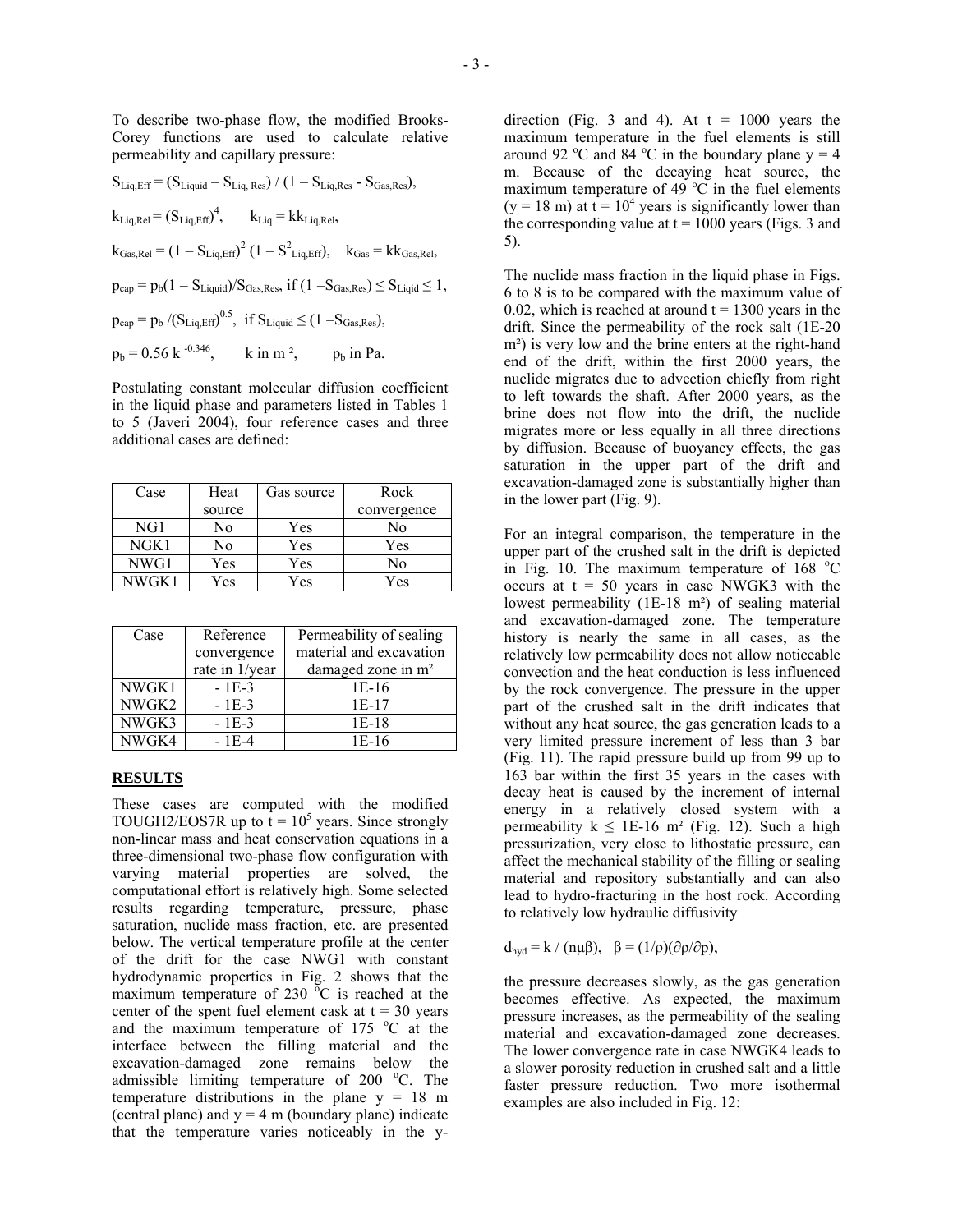**Case NGK3:** same as case NWGK3, but no decay heat.

**Case NGK32:** same as case NGK3, but rock salt (material domain 1) is removed.

The pressure history of the three-dimensional case NGK3 can be reasonably well bracketed by the virtually two-dimensional case NGK32, as the rock salt with a very low permeability does not provide a noticeable transport capability for two-phase flow.

The porosity of the crushed salt in the upper part of the drift is depicted in Fig. 13. In case NWG1 without rock convergence, the porosity and the permeability of the crushed salt remain constant. In the isothermal case NGK1, the rock convergence is relatively low and, hence, the porosity reduction is slow leading to a final porosity of 0.045 at  $t = 10<sup>5</sup>$ years, still above the reference minimum value of 0.005. In the corresponding case NWGK1 with decay heat, significantly faster convergence rate and porosity reduction are observed  $[f_3(T) \geq 1]$  and the porosity reaches the minimum value of 0.005 at around  $t = 200$  years. Subsequently, the rock convergence and the porosity change are stopped. With decreasing permeability of sealing material and excavation-damaged zone, the pressure in the drift increases in cases NWGK2 and NWGK3. This leads to a higher resistance against the rock convergence  $[f_1(p) \leq 1]$  and thereupon to a slower porosity reduction. As expected, in case NWGK4 with a lower convergence rate, the porosity reduction is slower and the final porosity of 0.053 is substantially higher than in case NWGK1.

The nuclide mass in the drift presented in Fig. 14 is to be compared with the maximum available mass of 1000 kg, which corresponds to the postulated nuclide source. Until around  $t = 1400$  years, the nuclide mass increases and after that decreases as the decay with a half life of 1E4 years and the transport out of the drift become effective. Without heat source in the cases NG1 and NGK1, the nuclide removal is nearly the same, as the convergence rate and the driving force are limited. But in case NWGK1 with decay heat, the rock convergence and thereupon the nuclide removal is significantly faster than in case NWG1 without rock convergence. The nuclide outflow at the top boundary is less than 1E-10 kg/year compared to the maximum source of 1 kg/year. Fig. 15 shows the gas release at the top of the shaft. The gas outflow prior to the first minimum around  $t = 200$  years can be explained by the gas removal due to thermal pressure increase in the initially partly flooded drift. Depending upon the parameters, the actual gas outflow starts between 150 and 300 years and reaches a steady state value of 3.84 kg/year, which corresponds to the postulated gas source in the drift. As at  $t = 2E4$  years, the gas generation decreases, and

the gas outflow also decreases. Fig. 15 indicates that practically all of the gas escapes from the shaft, as the rock salt has a very low permeability. Additional examples including  $d(\theta)$  are reported in (Javeri 2004).

#### **CONCUSIONS**

In summary, from several two- and three-dimensional scoping analyses of combined gas, heat and nuclide transport under various conditions, one can conclude for the postulated repository system in rock salt:

(a) With decreasing permeability of sealing material and excavation of damaged zone, the pressure buildup due to gas generation in the drift increases.

(b) If the convergence of the rock salt is not considered, the decay heat production does not influence the nuclide removal and pressure build-up significantly, apart from the early pressurization due to rise in internal energy.

(c) If the convergence of rock salt is to be included, in an isothermal system, only a mild pressurization can be expected; but in the case of decay heat, a substantial pressurization in the drift and porosity reduction in crushed salt are to be expected.

(d) A two-dimensional analysis can be reasonable if gas transport in an isothermal configuration is a major issue. But if the heat and/or nuclide transport are to be studied, a three-dimensional approach is required to adequately quantify the consequences of the combined transport processes.

## **SYMBOLS**

A: normalized activation energy [K] c: specific heat  $[J/(kg C)]$ d: molecular diffusion coefficient [m²/s] H: enthalpy flow [J/s] h: specific enthalpy [J/kg] k: permeability [m²] M: molecular weight [g/mol] m: mass [kg] m: stress parameter n: porosity p: pressure [Pa]  $p_b$ : bubble entry pressure [Pa] Q: mass flow [kg/s] R: gas constant  $[J/(kg K)]$ S: phase saturation t: time [s]  $T:$  temperature  $[^{\circ}C]$ V: volume  $[m^3]$ X: mass fraction  $λ$ : heat conductivity [W/(m K)] µ: dynamic viscosity [Pa s]  $ρ:$  density [kg/m<sup>3</sup>] θ: temperature [K]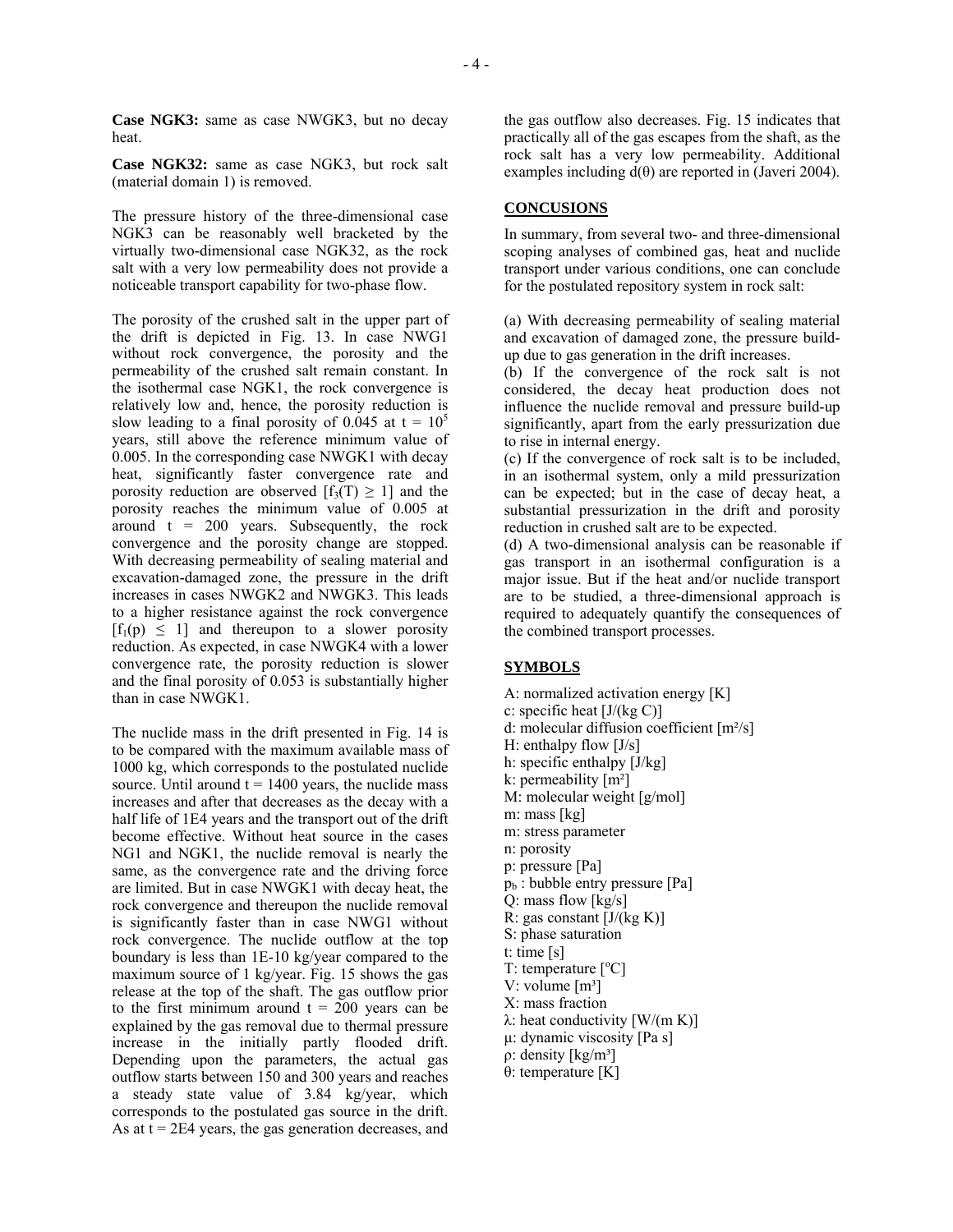### **REFERENCES**

Baudoin, P. et al., *Spent fuel disposal performance assessment (SPA project): Final report,* Report EUR 19132EN, European Commission, Brussels, 2000.

Javeri, V., *Scoping analysis of combined gas and nuclide transport including variable brine fraction and rock convergence in a two dimensional repository,* Proc. Int. Conf. on Radioactive Waste Disposal (DisTec 2000), Germany, 465-470, 2000.

Javeri, V., *Dreidimensionale Analysen zum gekoppelten Gas-, Wärme- und Nuklidtransport in einem Endlager im Steinsalz,* Report GRS-A-3191, GRS, Germany, 2004 [limited distribution].

Kinzelbach, W., *Numerische Methoden zur Modellierung des Transports von Schadstoffen im Grundwasser,* Oldenbourg Verlag, Germany, 1987.

*Table 1. Discretization of three dimensional model* 

| Horizontal                                                      |         | Horizontal      |                | Vertical        |                |
|-----------------------------------------------------------------|---------|-----------------|----------------|-----------------|----------------|
| x-axes                                                          |         | y-axes          |                | z-axes          |                |
| (left to right)                                                 |         | (left to right) |                | (top to bottom) |                |
|                                                                 | Element |                 | Element        |                 | Element        |
| $N_{x}$                                                         | length  | $N_{\rm y}$     | length         | $N_{z}$         | length         |
|                                                                 | in m    |                 | in m           |                 | in m           |
| 1                                                               | 8       | 1               | 8              | 6               | 20             |
| $\overline{\mathcal{L}}$                                        | 24      |                 | 5              | $\overline{c}$  | 10             |
| 5                                                               | 43      |                 | $\overline{3}$ |                 | 8              |
| 4                                                               | 24      |                 | 1.3            | 1               | 5              |
|                                                                 |         |                 | 1.4            |                 | 3              |
|                                                                 |         | 1               | 1.3            |                 |                |
|                                                                 |         | 1               | 3              |                 | 1.1            |
|                                                                 |         | 1               | 5              |                 | 1.4            |
|                                                                 |         |                 | 8              |                 | $\mathfrak{Z}$ |
|                                                                 |         |                 |                |                 | 5              |
|                                                                 |         |                 |                | 1               | 8              |
|                                                                 |         |                 |                | 2               | 10             |
|                                                                 |         |                 |                | 2               | 20             |
| N: number of volume elements;<br>$= 2646$<br>$N_{\text{total}}$ |         |                 |                |                 |                |

*Table 2. Material properties* 

|                                                                       | n     | k              | c       | λ         |                   |  |
|-----------------------------------------------------------------------|-------|----------------|---------|-----------|-------------------|--|
| M                                                                     |       | m <sup>2</sup> | J/(kgC) | W/(mC)    | kg/m <sup>3</sup> |  |
| 1                                                                     | 0.001 | $1E-20$        | 870     | f(T)      | 2187              |  |
| 2                                                                     | 0.005 | 1E-16          | 870     | f(T)      | 2187              |  |
| 3                                                                     | 0.2   | k(n)           | 870     | f(n) f(T) | 1750              |  |
| 4                                                                     | 0.2   | 3.4E-12        | 477     | 15        | 7900              |  |
| 5                                                                     | 0.2   | $1E-16$        | 900     | 2         | 2000              |  |
| 6                                                                     | 0.3   | $1E-12$        | 900     | 2         | 2000              |  |
| $k(n) = (4.752E-9 m^2) n^{4.5}$<br>$f(n) = (1 - 2.91 n)$              |       |                |         |           |                   |  |
| $f(T) = 5.734 - 0.01838T + (2.86E-5)T^2 - (1.51E-8)T^3$<br>$T$ in $C$ |       |                |         |           |                   |  |

Oldenburg, C.M., and K. Pruess, *EOS7R: Radionuclide Transport for TOUGH2*, Lawrence Berkeley National Laboratory Report LBL-34868, Berkeley, USA, 1995.

Pruess, K., *TOUGH2-A general purpose numerical simulator for multiphase fluid and heat flow,*  Lawrence Berkeley National Laboratory Report LBL-29400,, Berkeley, USA, 1991.

Schulze, O., *Auswirkungen der Gasentwicklung auf die Integrität gering durchlässiger Barrieregesteine,* Bundesanstalt für Geowissenschaften und Rohstoffe, Hannover, Germany, 2002 [limited distribution].

Storck, R. et al., *Das Programmpaket EMOS,* Report GRS-122, GRS, Germany, 1996.



*Figure A. Comparison of TOUGH2/EOS7R with the analytical solution for nuclide transport in an infinite (rectangular) homogeneous porous medium*

*Table 3. Location of material domains*

|                                                | Bottom left corner |      | Top right corner |     |      |       |    |
|------------------------------------------------|--------------------|------|------------------|-----|------|-------|----|
| М                                              | X                  |      | $-Z$             | X   |      | $-Z$  | N  |
| 2                                              | 8                  | 16   | 156              | 319 | 20   | 153   | 27 |
| 2                                              | 0                  | 16   | 162.5            | 319 | 20   | 159.5 | 30 |
| 3                                              | 104                | 16   | 158.1            | 319 | 20   | 156   | 30 |
| 3                                              | 104                | 16   | 159.5            | 319 | 17.3 | 158.1 | 5  |
| 3                                              | 104                | 18.7 | 159.5            | 319 | 20   | 158.1 | 5  |
| 4                                              | 104                | 17.3 | 159.5            | 319 | 18.7 | 158.1 | 5  |
| 5                                              | 80                 | 16   | 159.5            | 104 | 20   | 156   | 9  |
| 6                                              | 8                  | 16   | 159.5            | 80  | 20   | 156   | 27 |
| 6                                              | 0                  | 16   | 159.5            | 8   | 20   | 0     | 42 |
| 2466 elements out side material domains 2 to 6 |                    |      |                  |     |      |       |    |
| M: Material domain; x, y, z in m               |                    |      |                  |     |      |       |    |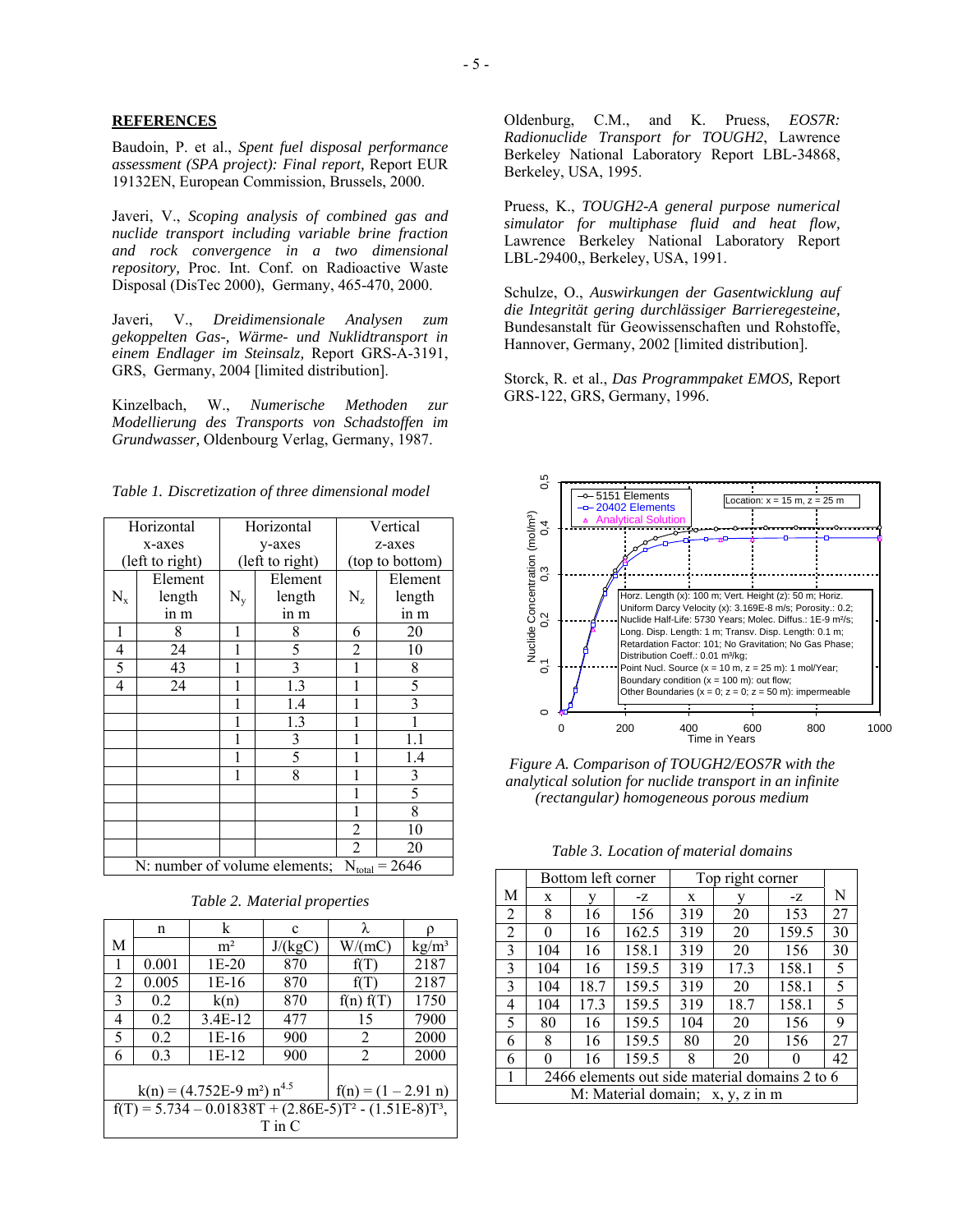*Table 4. Decay heat production of a Pollux cask for PWR spent fuel elements* 

 $-6 -$ 

*(Burnup: 50 GWd/tHeavy Metal;U-235-Enrichment: 4%).*

| Time since fuel element | Decay heat production |
|-------------------------|-----------------------|
| unloading in years      | in kW/(Pollux cask)   |
|                         | 8165                  |
|                         | 56.59                 |
| 2                       | 31.58                 |
| 5                       | 12.53                 |
| 10                      | 8.08                  |
| 20                      | 6.18                  |
| 30 ( $t = 0$ years)     | 5.14                  |
| 50                      | 3.71                  |
| 100                     | 2.02                  |
| 200                     | 1.12                  |
| 500                     | 0.62                  |
| 1E <sub>3</sub>         | 0.35                  |
| 1E4                     | 0.08                  |
| 1E5                     | 0.01                  |

*Table 5. Hydrodynamic properties* 

| Property                                        | Value                        |  |  |
|-------------------------------------------------|------------------------------|--|--|
| Density of liquid phase                         | $1.2 \rho_{Water}(p,T)$      |  |  |
| Dynamic viscosity of liquid phase               | $2 \mu_{Water}(p,T)$         |  |  |
| Dynamic viscosity of hydrogen                   | 8.95 E-6 Pas                 |  |  |
| Gas constant of hydrogen                        | 4124 J/(kgK)                 |  |  |
| Molecular weight of liquid phase                | $18$ g/mol                   |  |  |
| Molecular weight of hydrogen                    | $2$ g/mol                    |  |  |
| Henry constant for hydrogen, C <sub>Henry</sub> | 1E11 Pa                      |  |  |
| Compaction of crushed salt                      |                              |  |  |
| Reference convergence rate, C <sub>Ref</sub>    | $-0.001$ 1/year              |  |  |
| Stress parameter, m                             | 4                            |  |  |
| Lithostatic pressure, p <sub>Rock</sub>         | 160 bar                      |  |  |
| Minimum porosity, n <sub>min</sub>              | 0.005                        |  |  |
| Reference porosity, n <sub>Ref</sub>            | 0.3                          |  |  |
| Reference temperature, $\theta_{Ref}$           | 313 K                        |  |  |
| Normalized activation energy, A <sub>1</sub>    | 6500 K                       |  |  |
| Normalized activation energy, A <sub>2</sub>    | 13000 K                      |  |  |
| Parameter in function $f_3(T)$ , a              | 0.029                        |  |  |
| Two phase flow parameter                        |                              |  |  |
| Residual liquid saturation, $S_{Liq,Res}$       | 0.1                          |  |  |
| Residual gas saturation, S <sub>Gas, Res</sub>  | 0.02                         |  |  |
| Diffusion parameter                             |                              |  |  |
| Mol. diffusion coefficient, dNuclide            | $1E-9$ m <sup>2</sup> /s     |  |  |
| Mol. diffusion coeff.,d Dissolv.Hydrogen        | $1E-11 \text{ m}^2/\text{s}$ |  |  |
| Norm. activation energy, A <sub>Diff</sub>      | 0 or 2525 K                  |  |  |
| Half life of nuclide                            | 1E4 years                    |  |  |



Initial conditions: no nuclide, T = 40 °C, p = p(z),  $S_{\text{Liquid}} = 1$  (0.5 in 3 and 4)

All Boundary surfaces except top surface: impermeable

Domain: ①: Rock salt, ②: Excavation damaged zone, ③: Crushed salt, ④: Spent fuel, ⑤: Sealing material, ⑥: Gravel sand

*Figure 1. Three-dimensional model of a repository*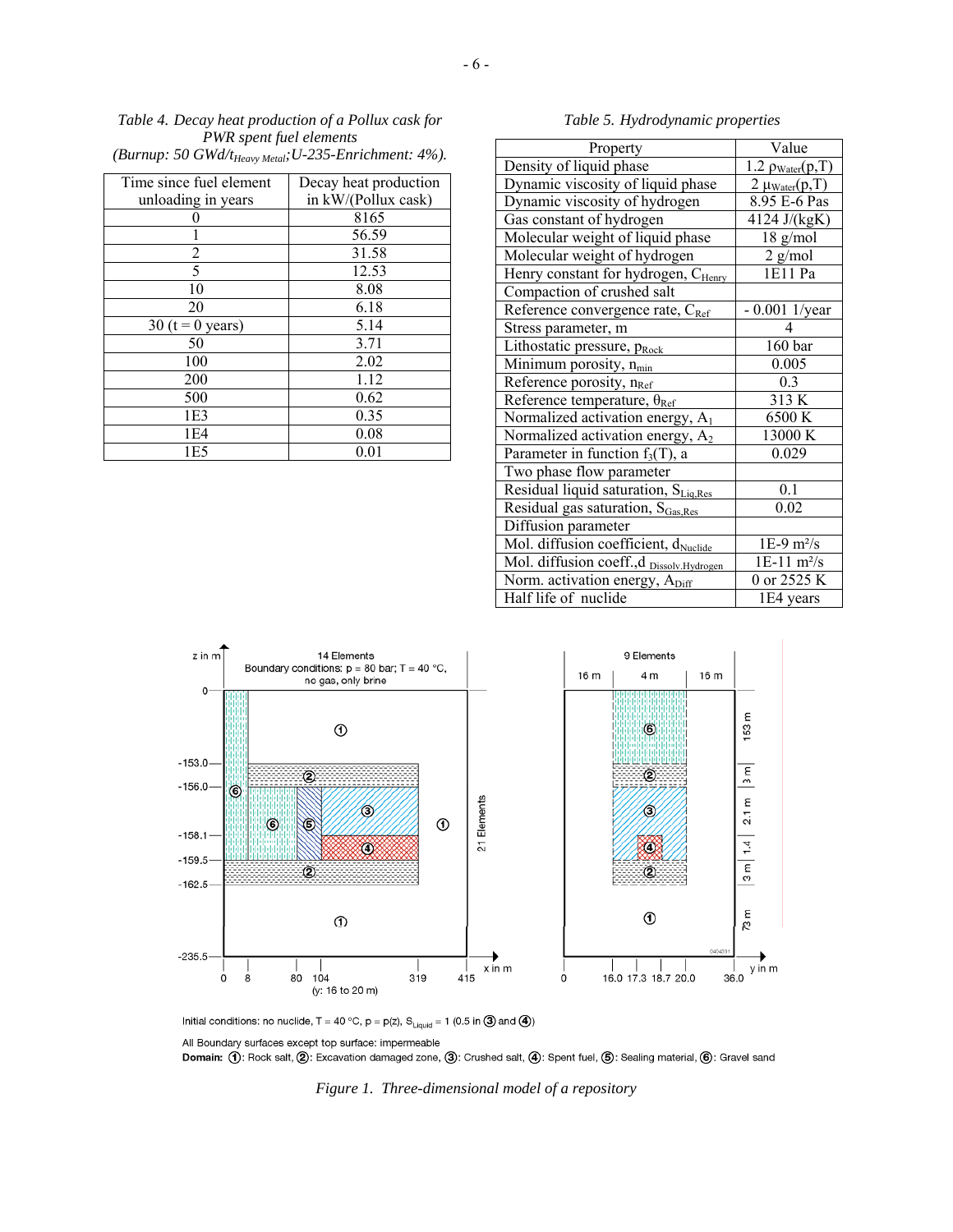

*Figure 2. Vertical temperature profile in case NWG1*



*Figure 3. Temperature at*  $y = 18$  *m and*  $t = 1000$ *years in case NWG1* 



*Figure 4. Temperature at*  $y = 4$  *m and*  $t = 1000$ *years in case NWG1* 



*Figure 5. Temperature at*  $y = 18$  *m and t = 10000 years in case NWG1* 



*Figure 6. Nuclide mass fraction in liquid at y = 18 m and t = 1000 years in case NWG1* 



*Figure 7. Nuclide mass fraction in liquid at y = 4 m and t = 1000 years in case NWG1*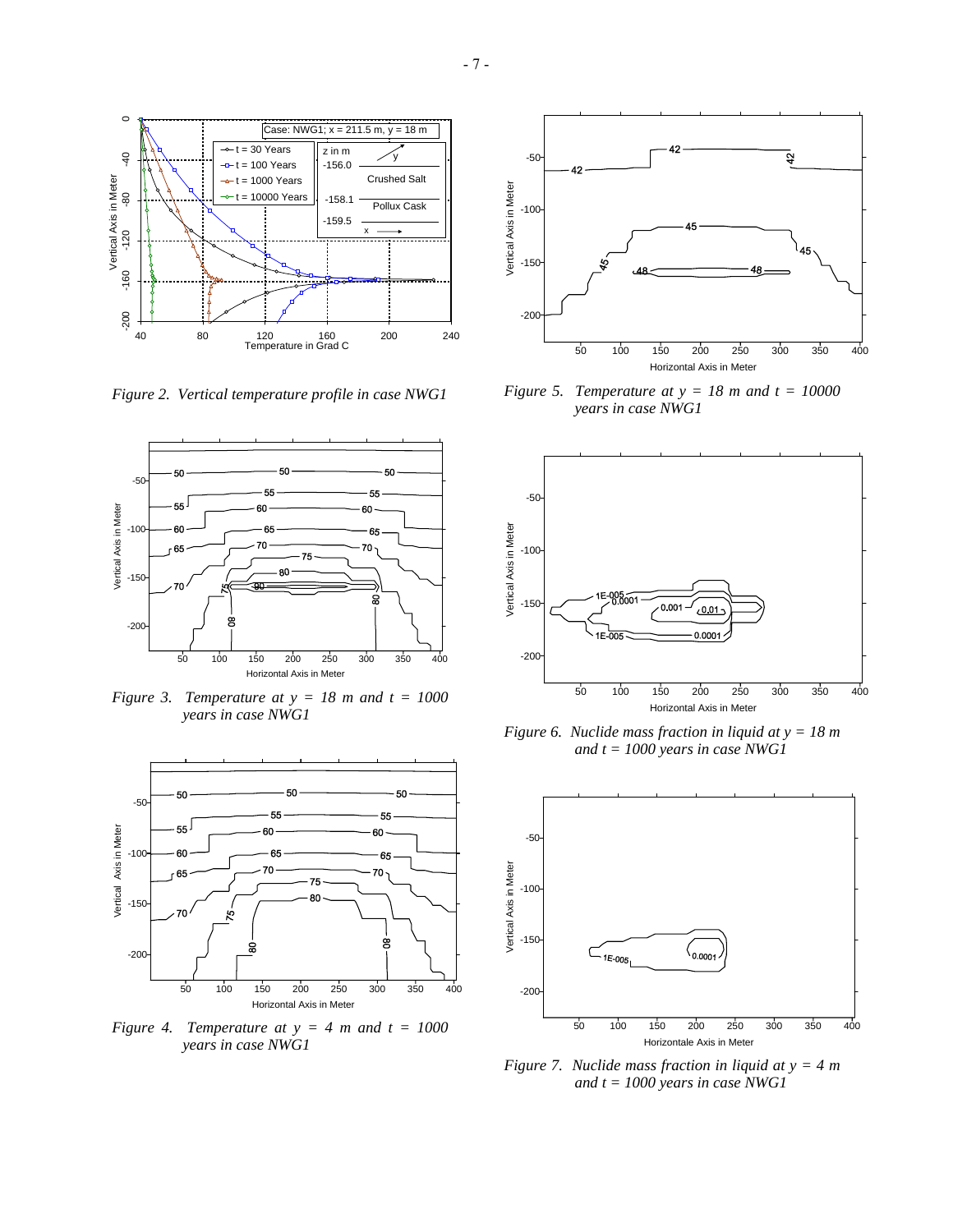

-50

1E-008

1E-007

*Figure 8. Nuclide mass fraction in liquid at y = 18 m and t = 10000 years in case NWG1*



*Figure 9. Gas saturation at*  $y = 18$  *m and t = 1000 years in case NWG1*



*Figure 10. Temperature in the upper part of the crushed salt in drift* 



*Figure 11. Pressure in the upper part of the crushed salt in drift (4 cases)*



*Figure 12. Pressure in the upper part of the crushed salt in drift (6 cases)*